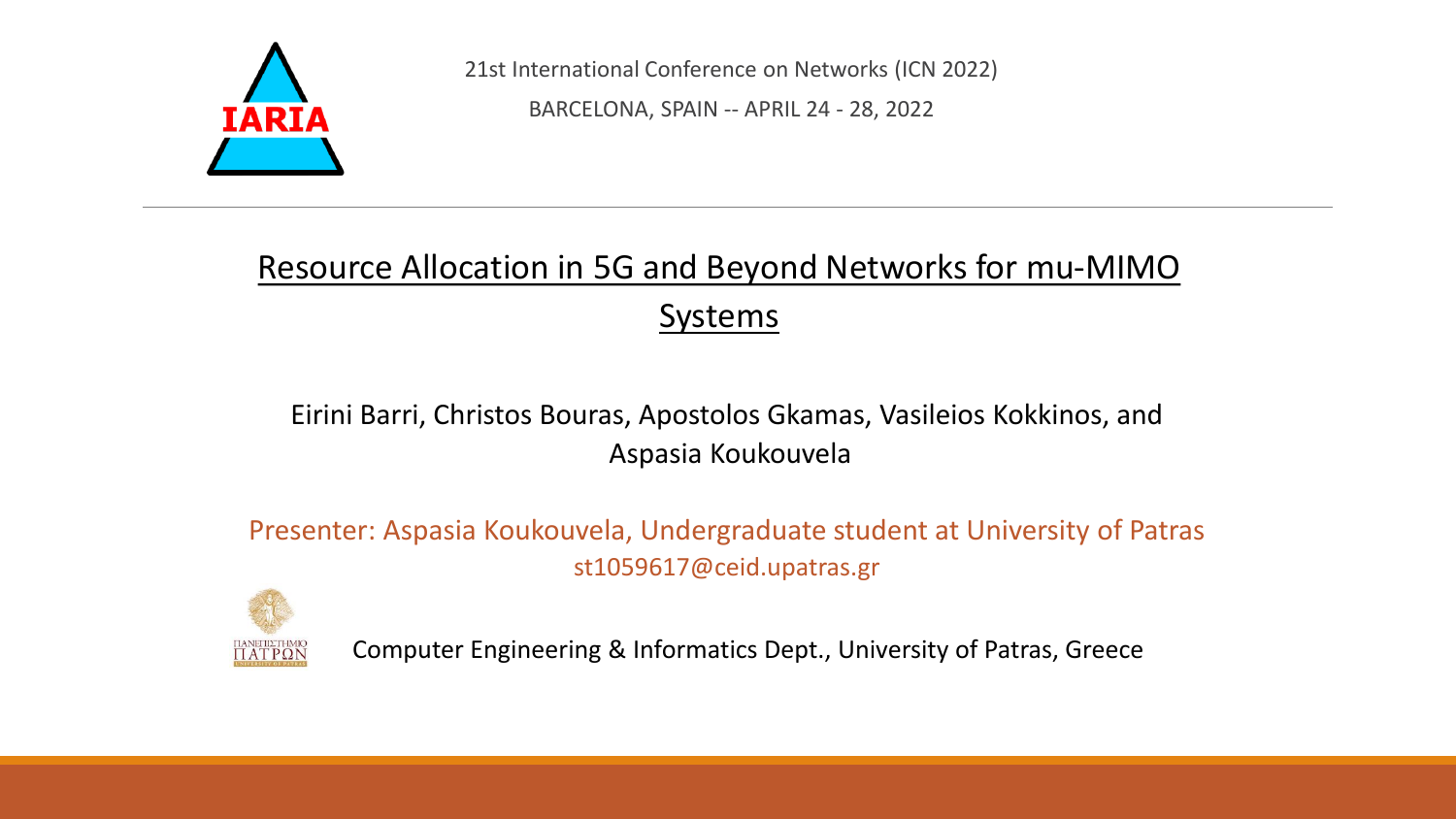#### Resume

I was born in 1999 in Patras, Greece. In 2017 I graduated from my public high school and started studying as an undergraduate student in the Department of Computer Engineering and Informatics at the University of Patras. As a 3<sup>rd</sup> year student, I joined the LDST team and work since 2020 as a researcher. My interests consist of 5G Networks, Resource Allocation and Game Theory.

I am currently working on my thesis project which is about Game Theory and how it can aid Resource Allocation for 5G networks.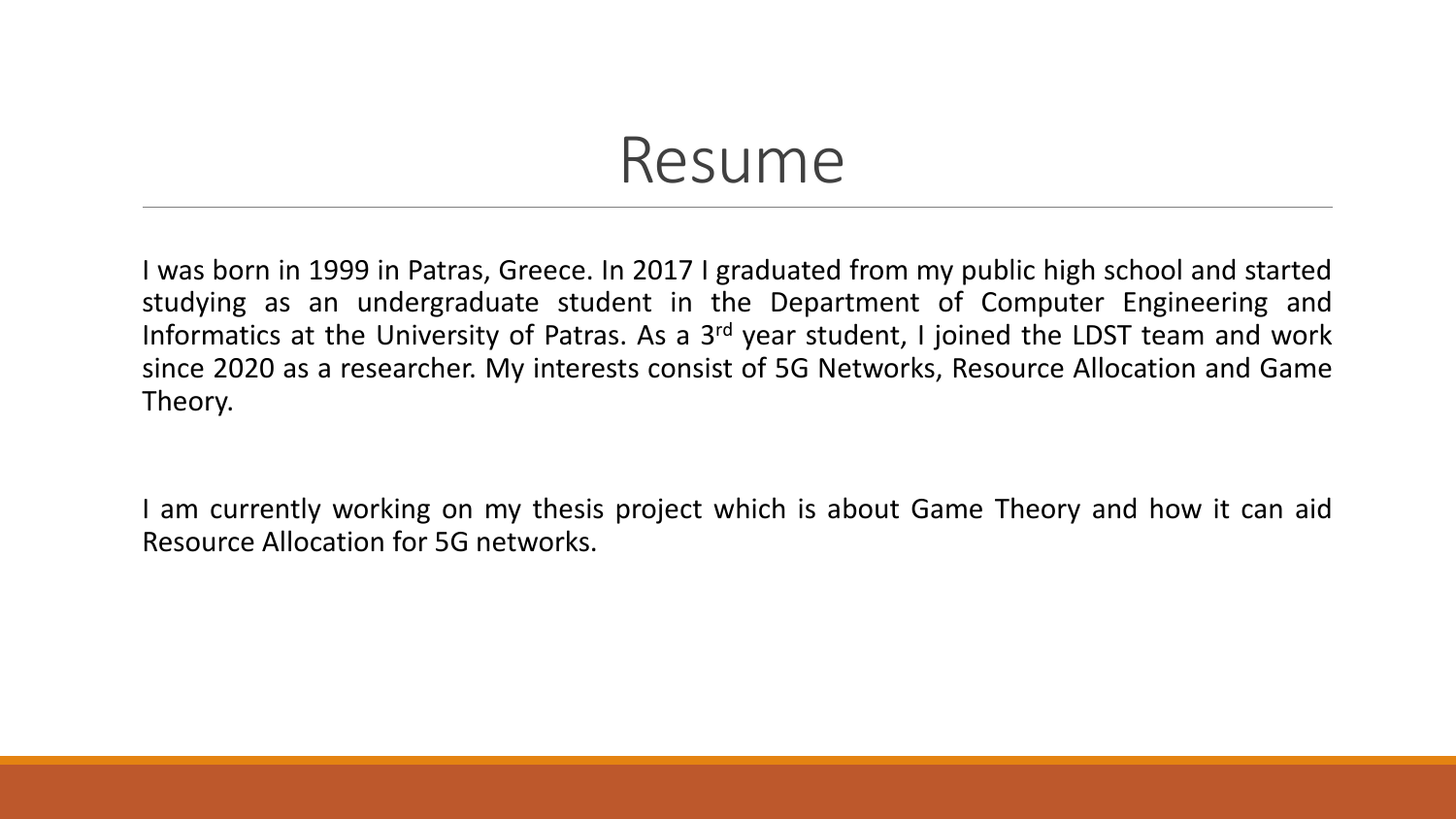#### Information About Our Team

■ Our website: <http://telematics.upatras.gr/telematics/>

. The Lab of Distributed Systems and Telematics is one of the Labs of the Department of Computer Engineering & Informatics of University of Patras. The LDST exhibits substantial research activity in the following areas:

**•Mobile [Networks](http://telematics.upatras.gr/telematics/research-areas/mobile-networks)** 

**-Next [Generation](http://telematics.upatras.gr/telematics/research-areas/next-generation-networks) Networks** 

**Cross-layer Design and [Mechanisms](http://telematics.upatras.gr/telematics/research-areas/cross-layer-design-and-mechanisms)** 

▪Network [Simulations](http://telematics.upatras.gr/telematics/research-areas/network-simulations)

▪[LPWAN](http://telematics.upatras.gr/telematics/research-areas/lpwan-low-power-wide-area-network)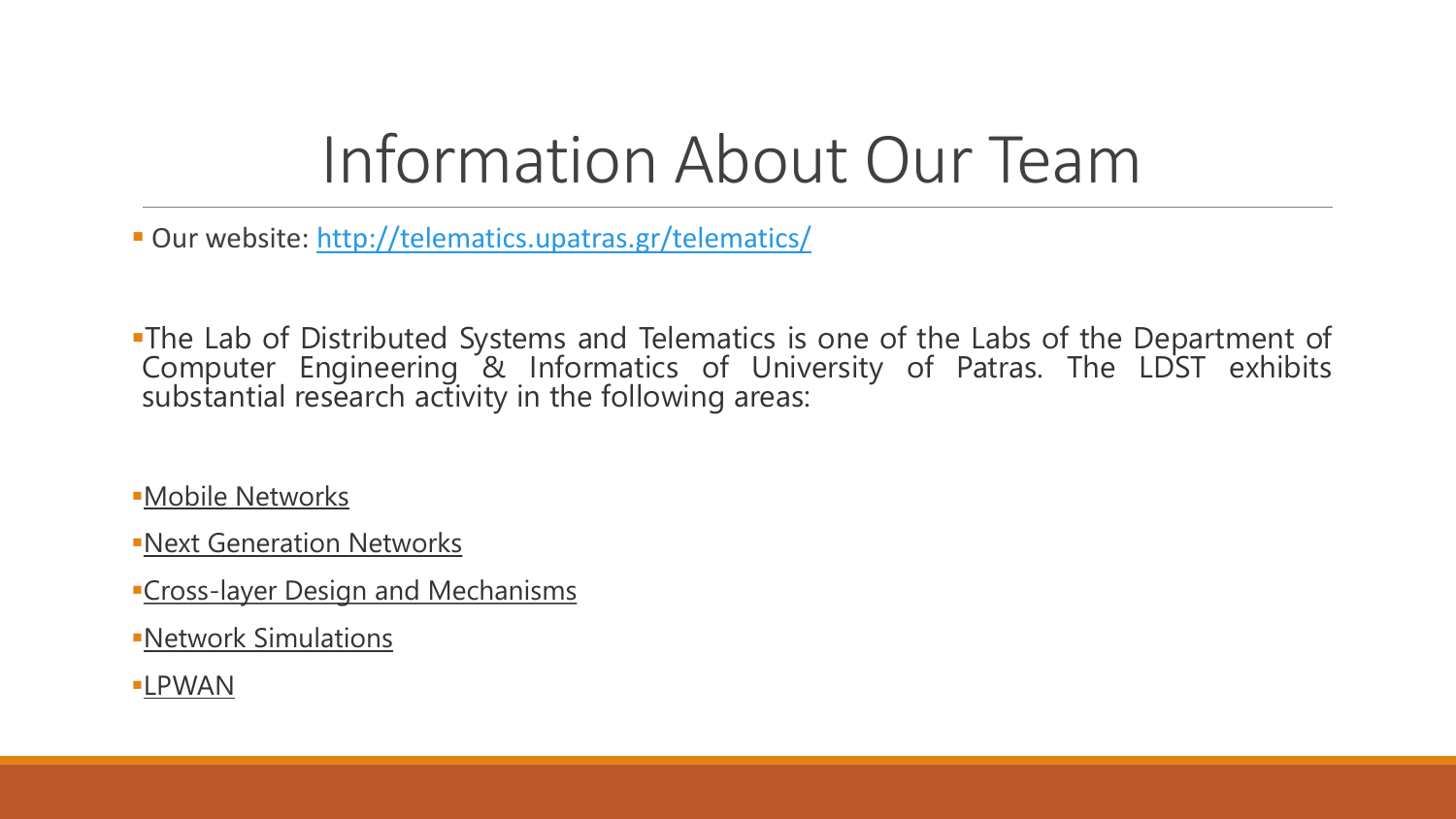## **Outline**

- **·** Introduction
- **E** Resource Allocation in Mu-MIMO
- **Presentation of Transmission and Precoding Techniques**
- **Comparison**
- **E** Conclusions
- Future Work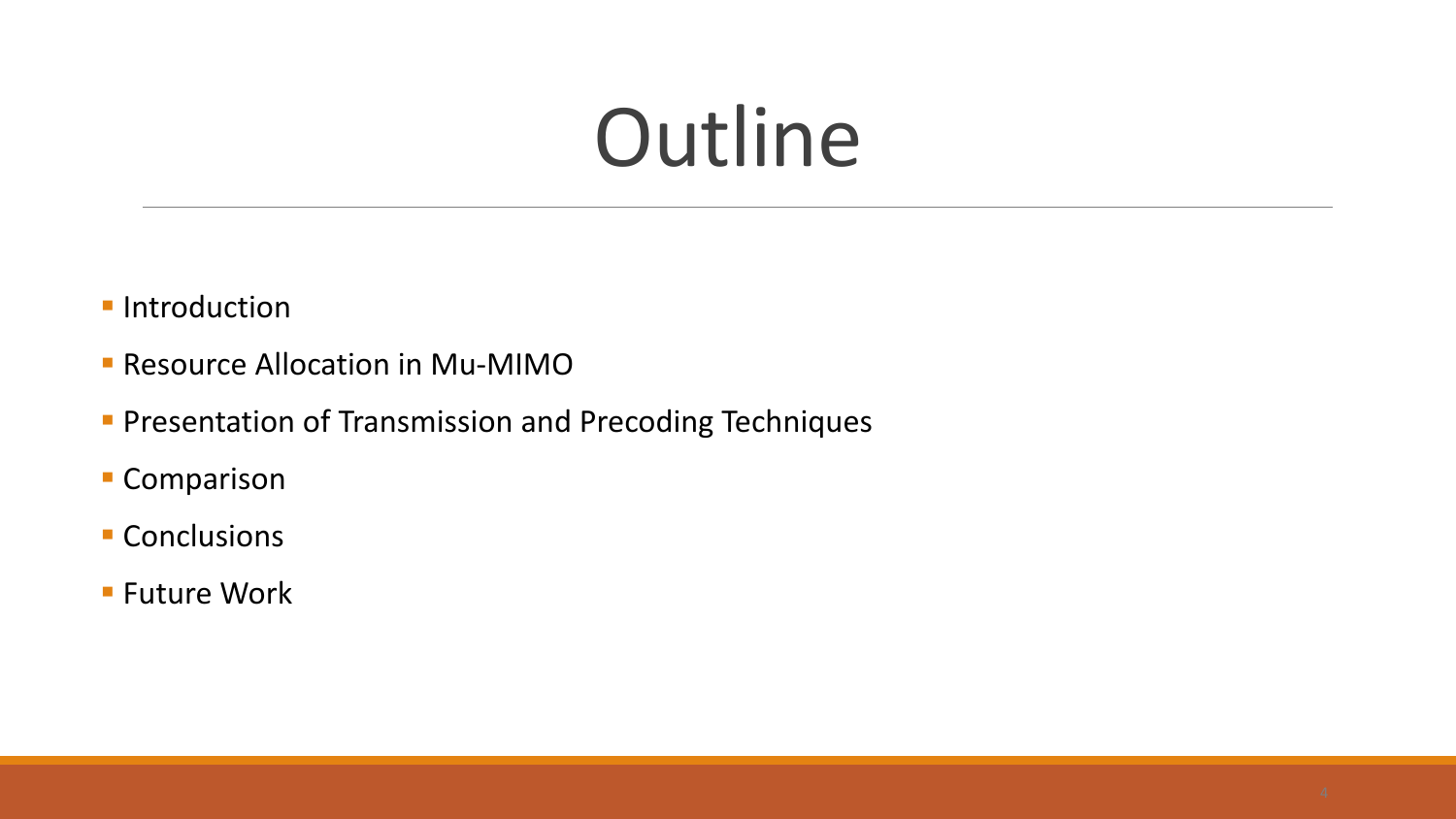## Introduction (1/2)

- **Radio Resource Allocation (RRA) uses a frequency reuse to increase spectrum efficiency. The** utilization plays a significant role since the spectrum is a widely shared and scarce resource.
- Resource Allocation (RA) as a discipline of its own encompasses a variety of techniques. MIMO and beamforming integrate RA.
- **MIMO** provides practical solutions and techniques to send and receive more than one data signal simultaneously at the same radio. There is a separation that prevents them from interfering with each other.
- **MIMO** multiplies the network capacity by using the horizontal and vertical polarity of a radio wave. Scaling is challenging and mu-MIMO can help by providing many benefits.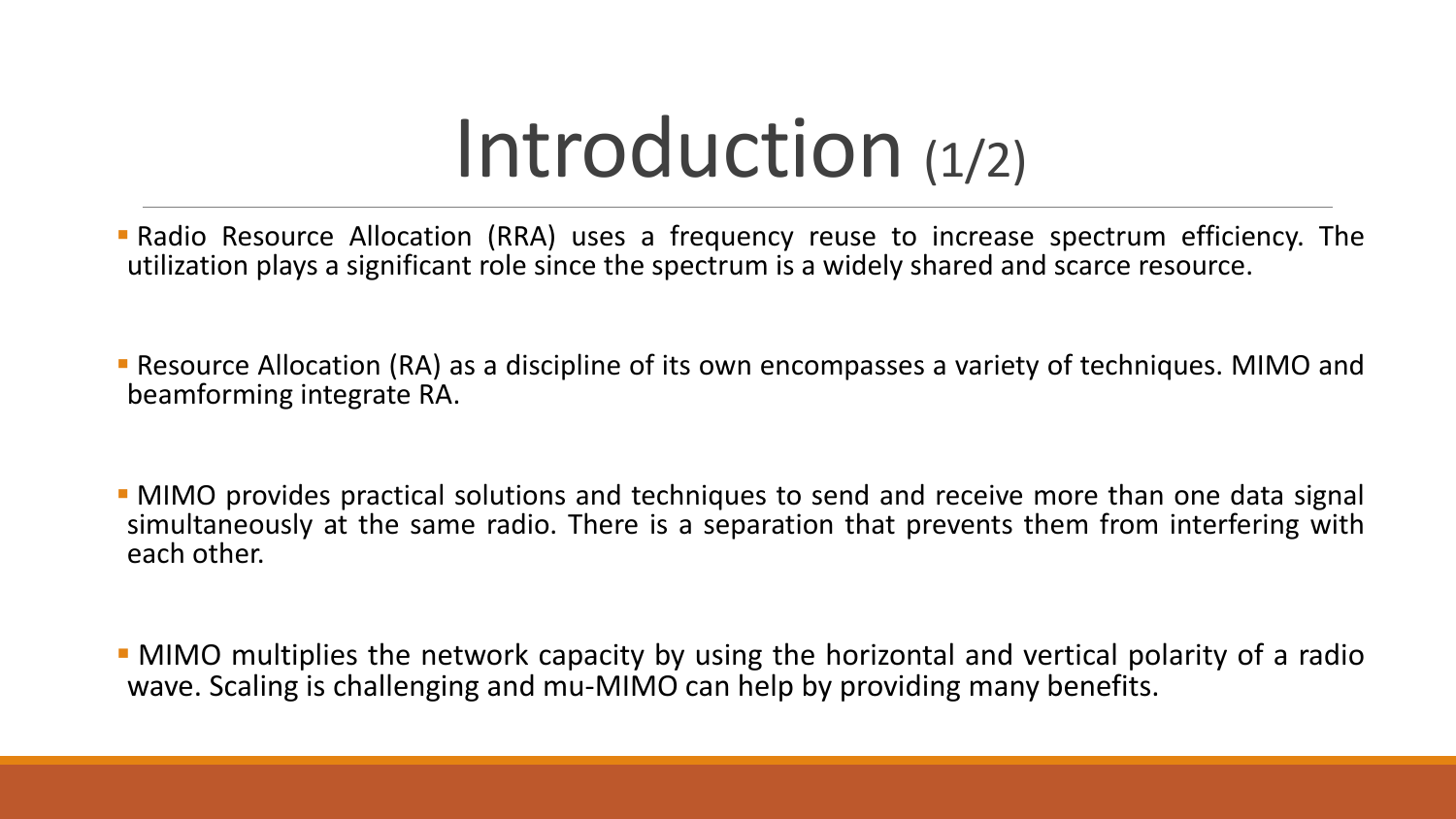#### Introduction (2/2)

- MIMO can increase the capacity of the communication system while also improving its reliability.
- **During the last years, various techniques are developing for many heterogeneous and diverse** MIMO scenarios furthering that way the applications possible and the research made.
- **IF In this paper, an overview of different methodologies used for RA is presented. Moreover, the** algorithms are compared. We aim to provide guidelines for efficient design of RA algorithms, point out practical challenges, and comment and compare the processing techniques of mu-MIMO's state of the art.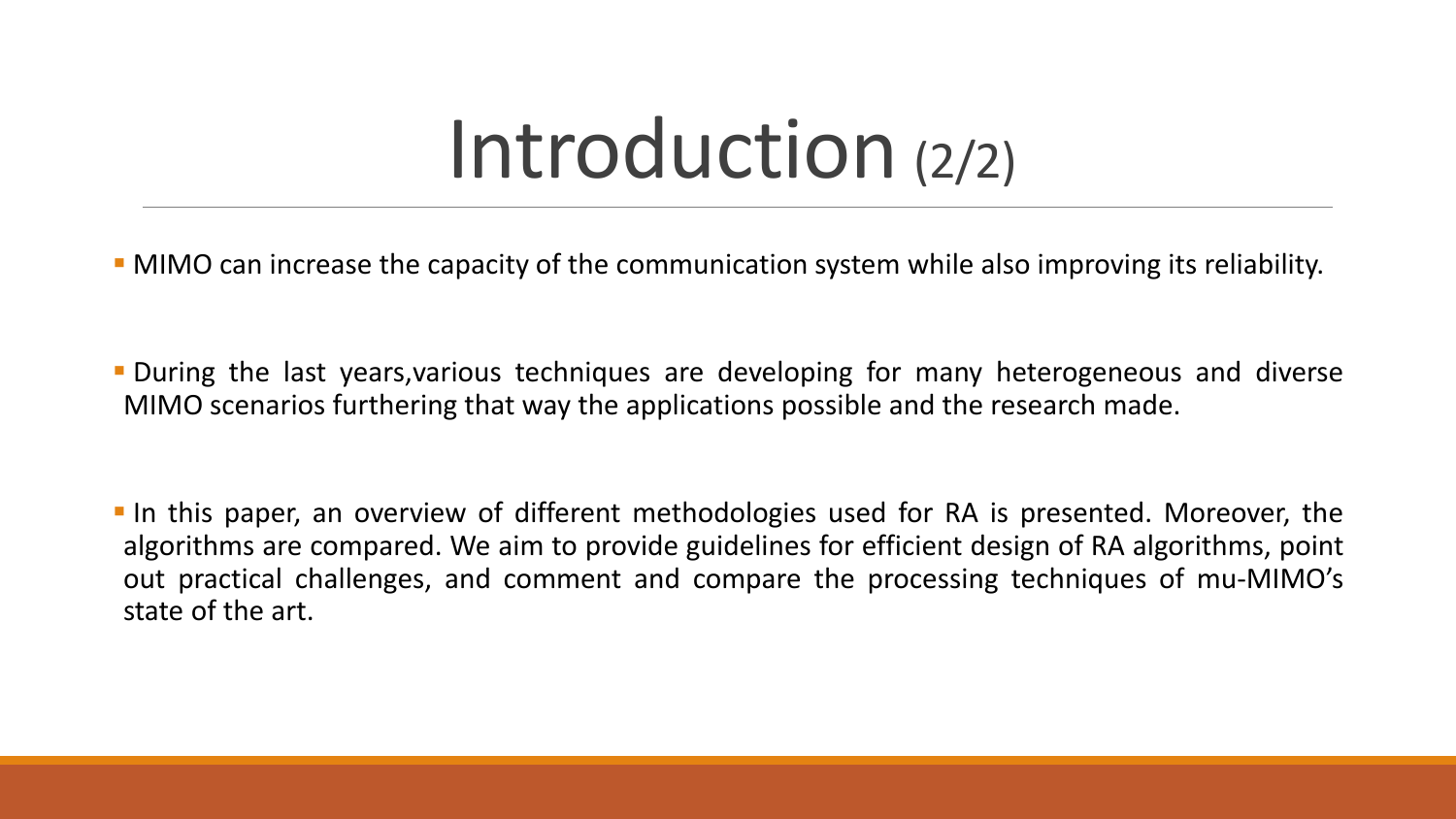## Resource Allocation (1/2)

**• Mu-MIMO** systems come without propagation limitations like channel rank loss or antenna correlation.

**• Massive MIMO or largescale MIMO employs a few hundred antennas at the Base Station that are** responsible for sending simultaneously data streams to many users.

**• RA management in wireless communications includes various network functions, such as power** control, transmission rate control, call admission control, scheduling, handover, transmitter assignment, and bandwidth reservation.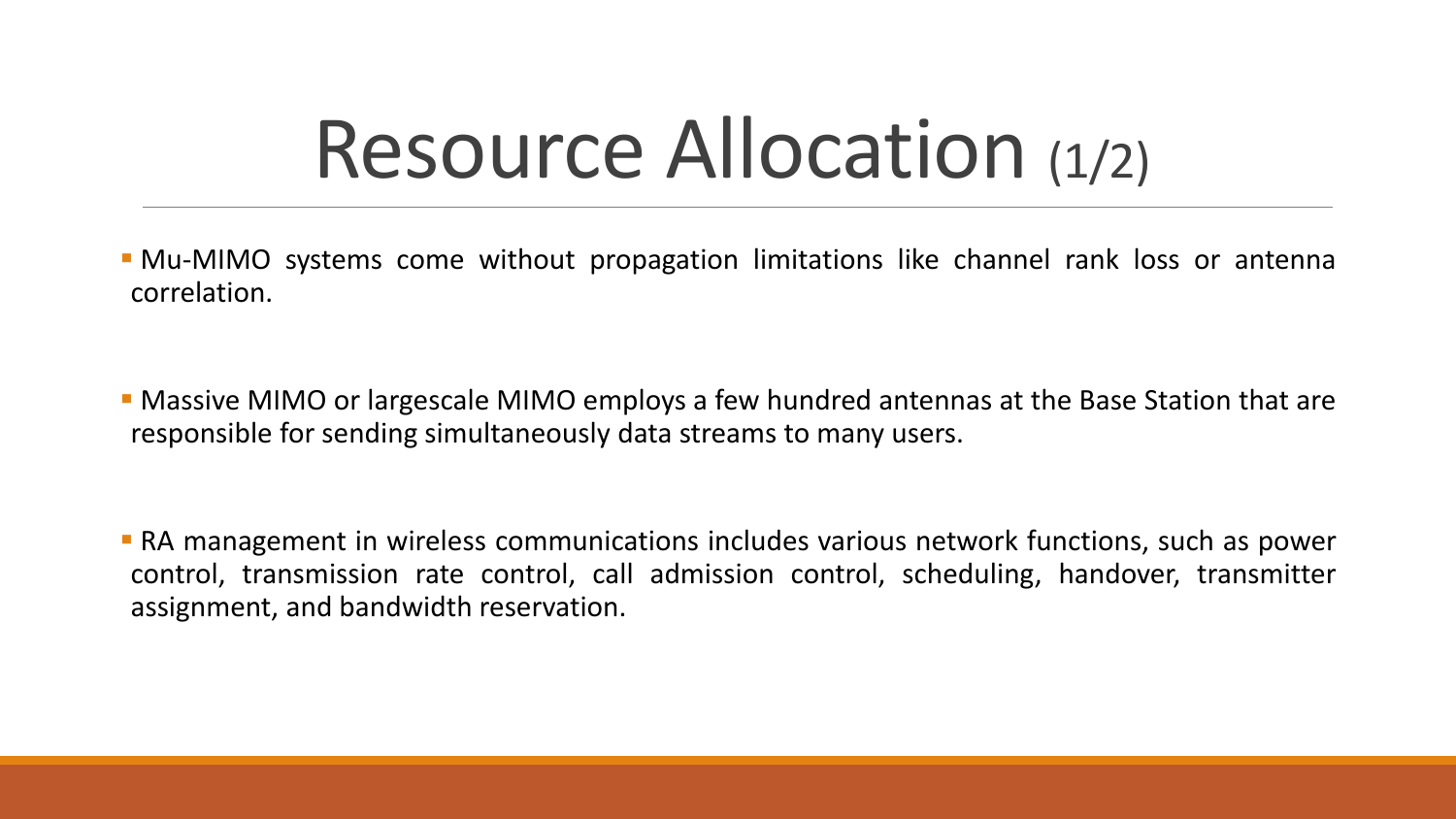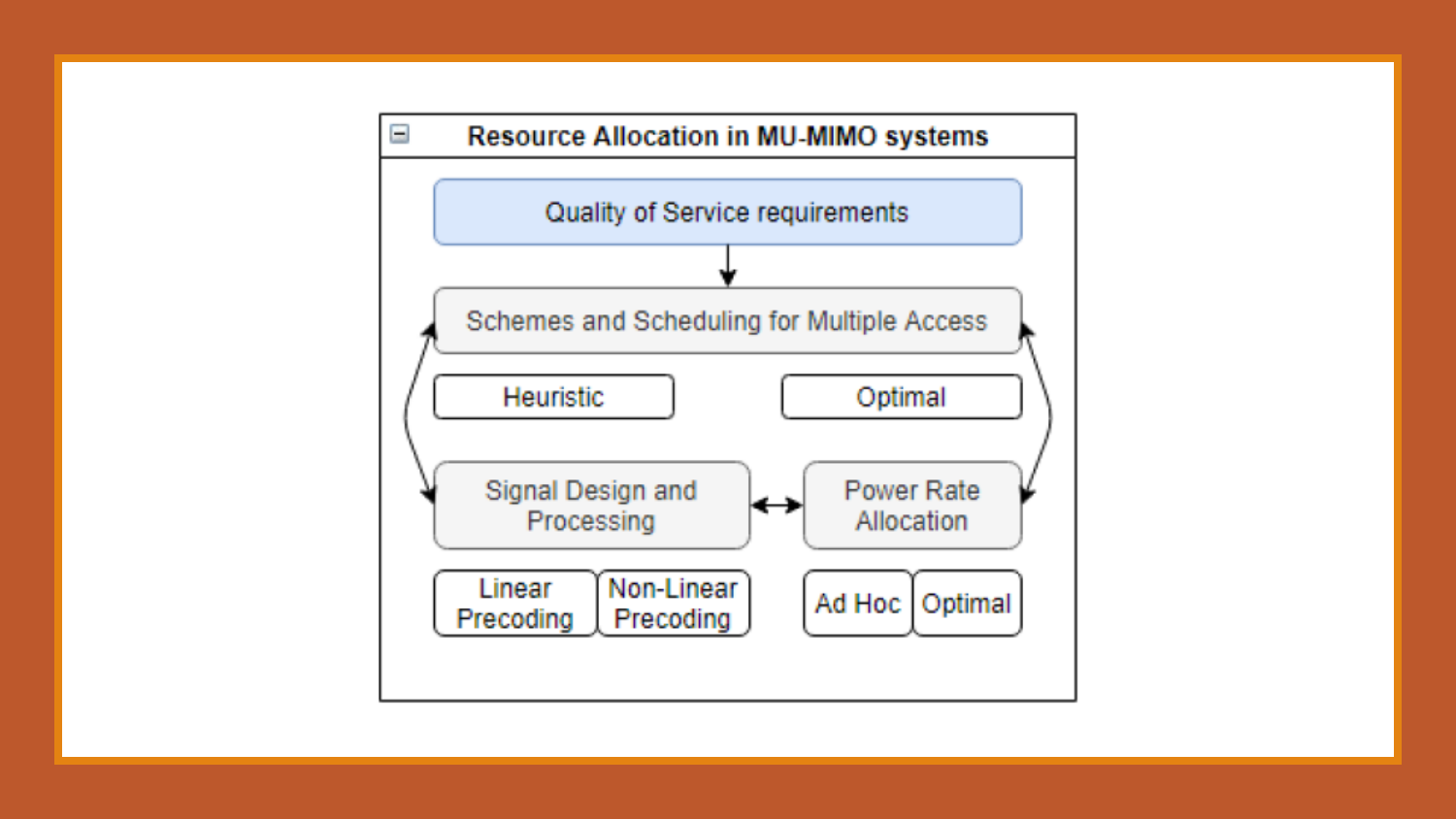## Resource Allocation (2/2)

- **.** In order to maintain the QoS and potential interference that may occur to the users, various components are used.
- Mu-MIMO allows the same data channels to distribute messages for different users. Serving with the same transmission ensures increased capacity and better utilization of resources.

**Each antenna receives both direct and indirect components. The direct ones are intended for** this antenna and the indirect ones are not.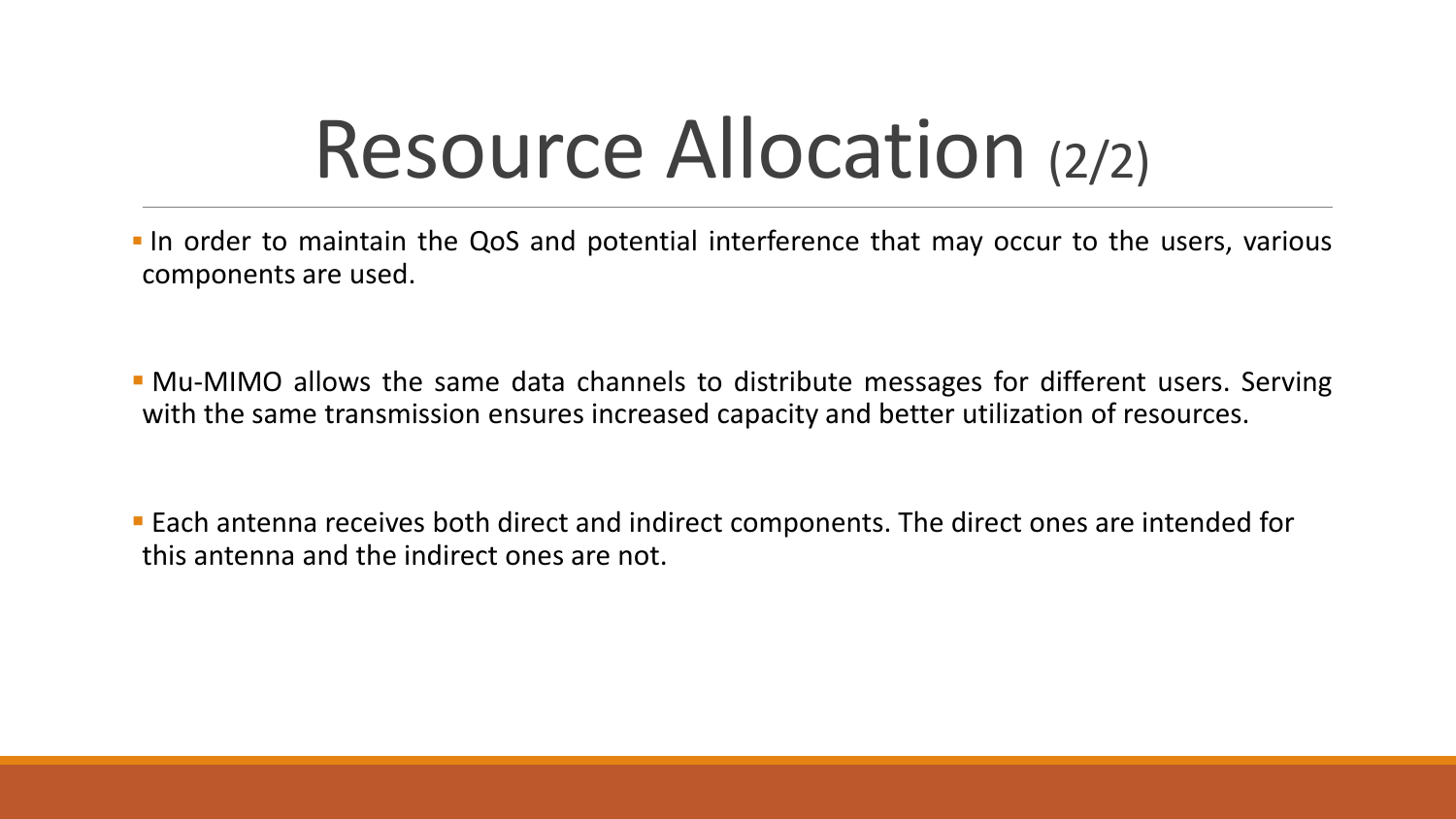#### Transmission

- Mu-MIMO transmissions are organized into two types, partial and full bandwidth.
- **Mu-MIMO aims to accommodate as many users as possible per resource.**
- **That is the reason why RA techniques are thoroughly examined at the basic resource unit, e.g.,** time-slot, code, frequency-time resource block, or single carrier.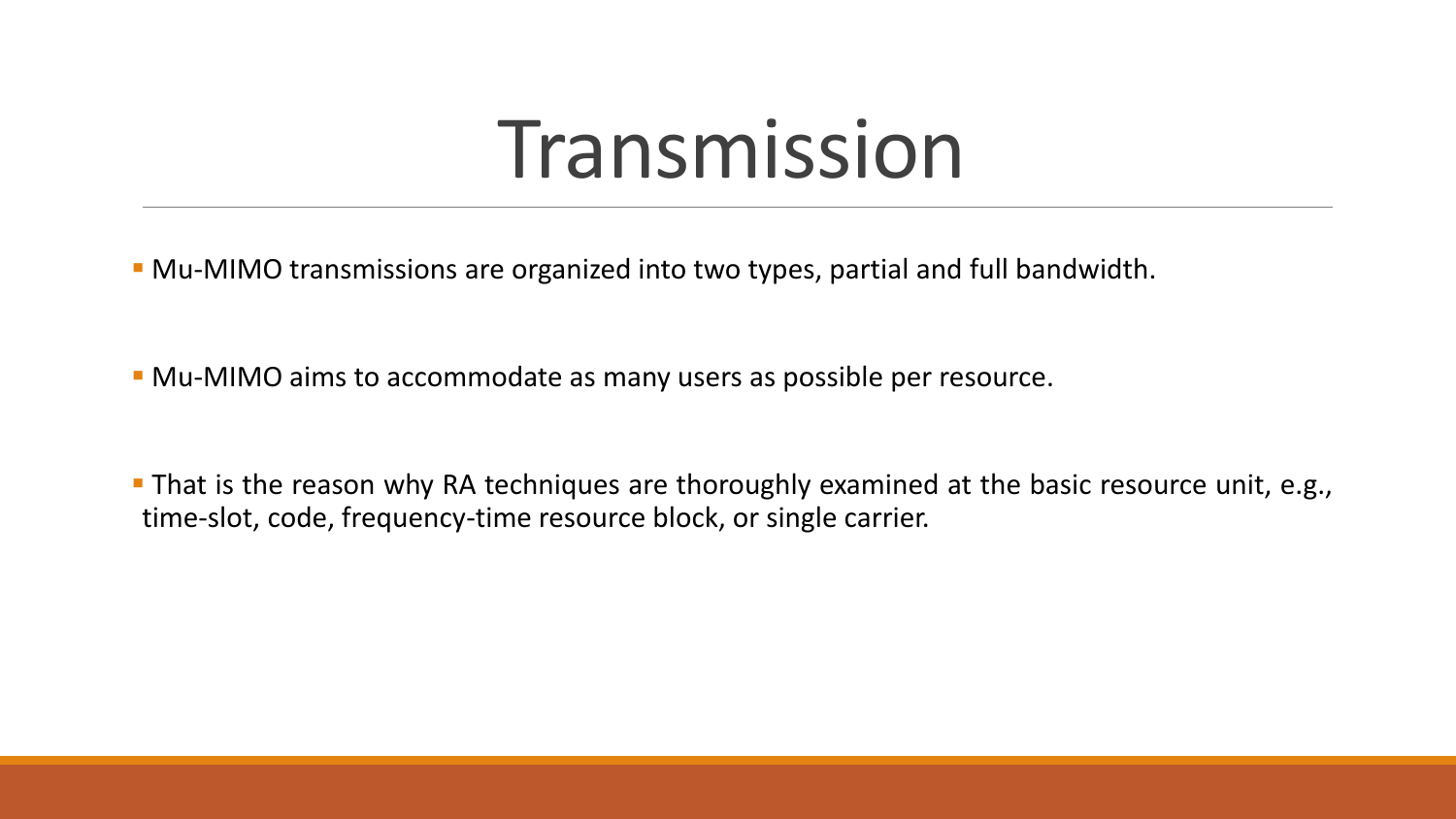## Precoding

**The term indicates the rotation and scaling of the set of beams having their spatial properties** and power adjusted towards one particular purpose.

**• Precoding can be either linear or non-linear.** 

**If an absorpt** In mu-MIMO wireless technology, the term beamforming indicates the signal steering needed to achieve SDMA using beams.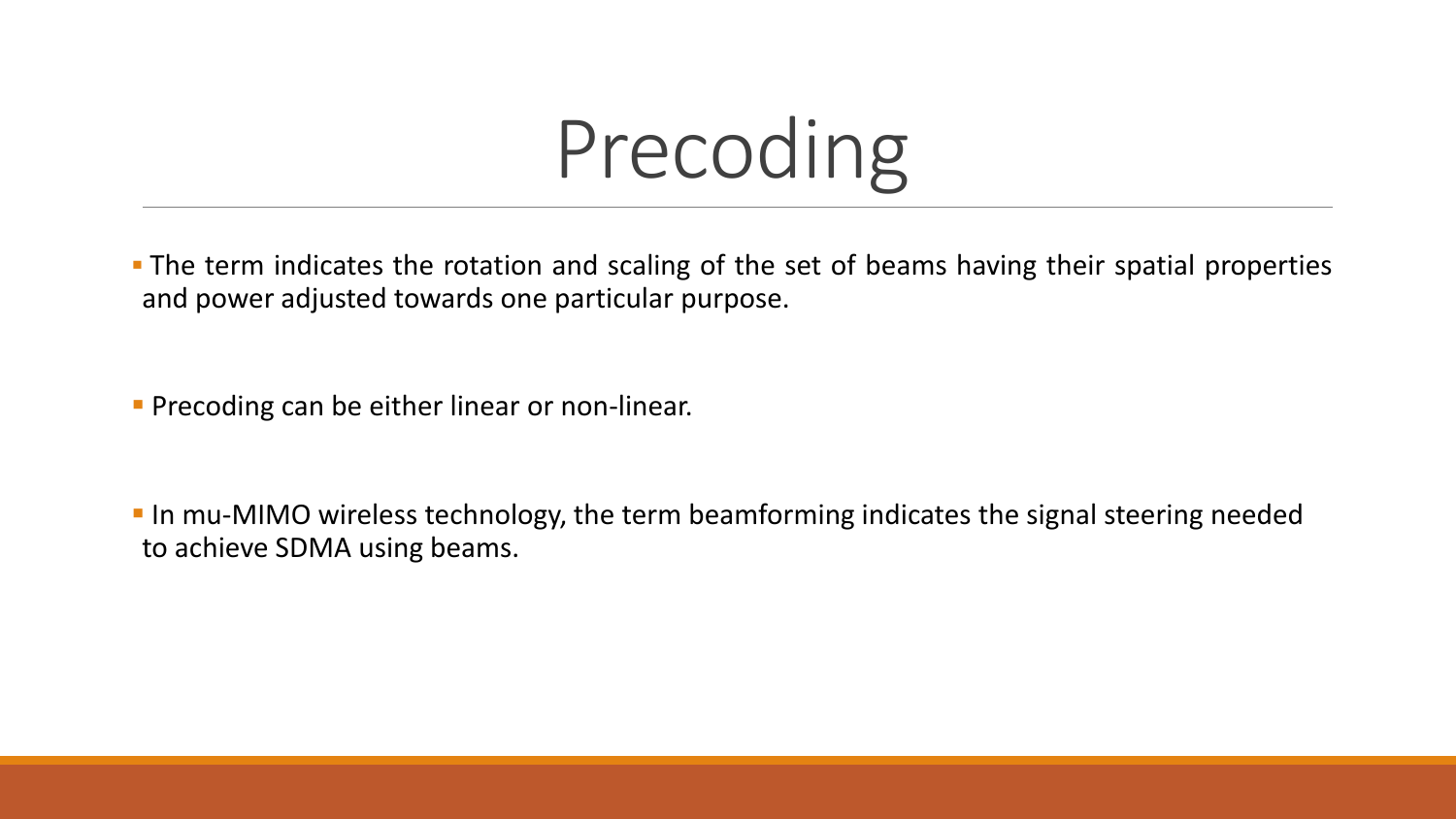#### Comparison

The algorithms mentioned bellow are analyzed and compared:

- Zero Forcing (ZF)
- **Energy Efficiency Optimization**
- **Transmit Spatial Diversity (TSD)**
- **Spatial Multiplexing (SM)**
- **Space Division Multiple Access (SDMA)**
- **Power Allocation**
- **EXA** Fully adaptive RA scheme
- **Maximum Radio Transmission (MRT)**
- **Minimum Mean Square Error (MMSE)**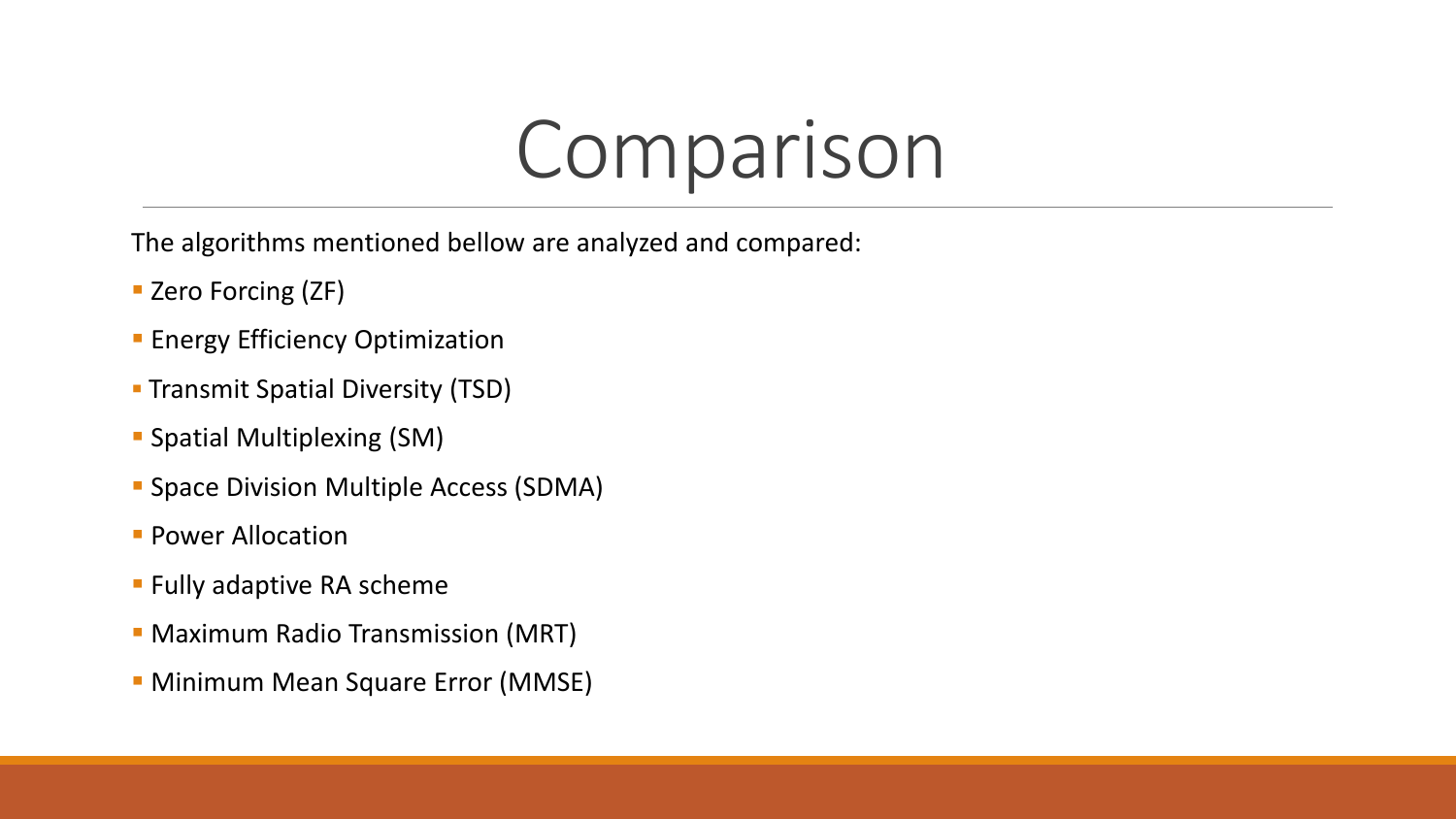| Work   | <b>Algorithm</b>            | <b>Techniques</b>                                                          | <b>Results</b>                                                            |
|--------|-----------------------------|----------------------------------------------------------------------------|---------------------------------------------------------------------------|
| $[11]$ | ZF                          | Design prefilters<br>to remove multi-user<br>interference                  | Good<br>throughput,<br>EE quite low                                       |
| $[12]$ | ЕE<br>optimization          | Obtain an asymptotic<br><b>EE</b> expression<br>utilizing smatrix theory   | <b>Target QoS</b>                                                         |
| $[13]$ | <b>TSD</b>                  | Assign each subcarrier<br>to one user.                                     | <b>Best EE</b><br><b>Bad</b><br>throughput                                |
| $[13]$ | <b>SM</b>                   | <b>Spatial Multiplexing</b>                                                | Good<br>throughput<br>EE quite low                                        |
| $[13]$ | <b>SDMA</b>                 | Subcarrier assigned<br>to multiple users<br>concurrently                   | Improved<br>throughput<br>for low power<br>consumption                    |
| $[14]$ | Power<br>allocation         | Global optimization ranges<br>depending on the user's<br>high or low SINR. | <b>Total EE</b><br>increases<br>significantly                             |
| $[15]$ | Fully-adaptive<br>RA scheme | <b>Joint EE-SE</b><br>performance                                          | EE performance<br>exceeds semi-adaptive<br>and non-adaptive<br>RA schemes |
| [16]   | MRT                         | Beamforming                                                                | Low<br>Complexity<br>Processing                                           |
| $[17]$ | <b>MMSE</b>                 | Combination of<br><b>ZF</b> and <b>MRT</b>                                 | Good<br>throughput,<br>EE quite low                                       |

\*EE: Energy Efficiency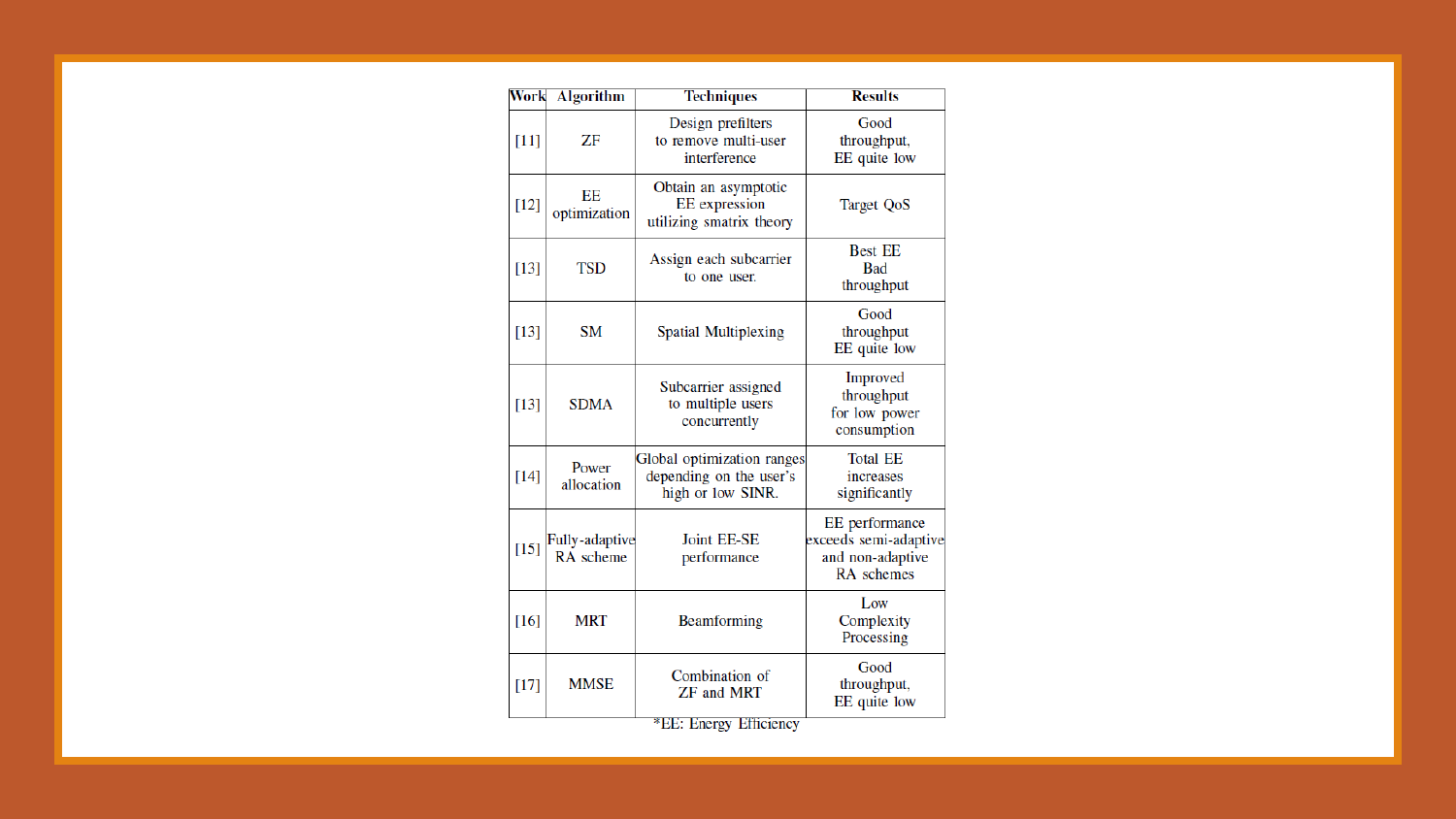# TSD algorithm analysis

- I. The first subcarrier is assigned to the channel with maximum gain. We set  $Y = (a, b)$ . Furthermore, the pair  $(a^*, b^*)$  represents the data modulated onto the nth subcarrier. We set  $m^n(a, b)$  as the maximum number of bits that can potentially be transmitted to  $a_{th}$  user using nth subcarrier.
- II. Calculate  $m^n(a, b)$  and  $T_{a*}$ .
- III. Ensure that the user  $T_{a*}$  meets the minimum bit rate constraint stating that the data rate designated for  $a_{th}$  user should equal  $R_a$  bits per OFDM symbol.
- IV. The algorithm keeps backtracking to step 1 until all the users meet the minimum bit rate constraint and therefore all the subcarriers have been allocated to subchannels.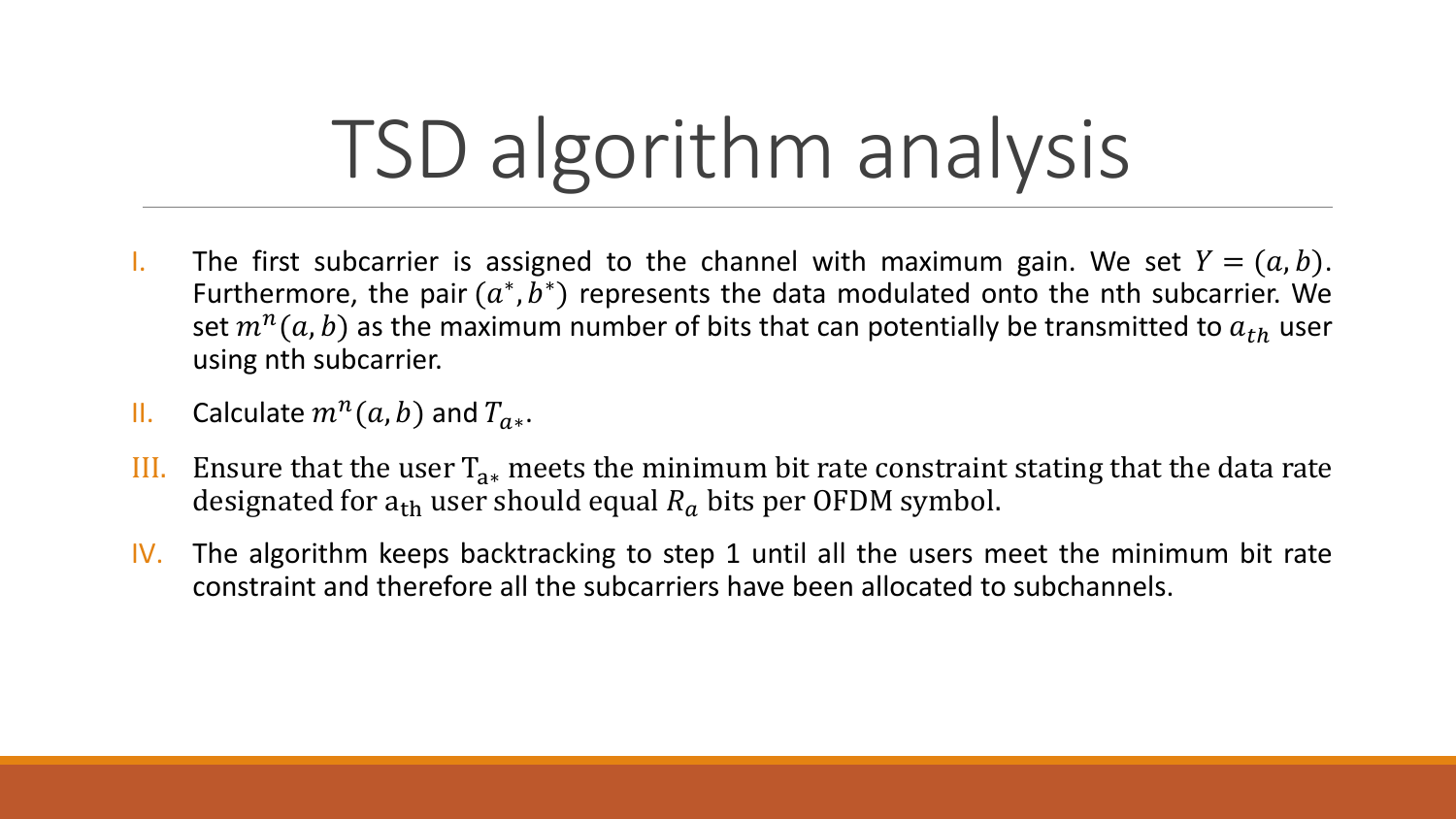#### Conclusion

The paper aims to:

- **EX Compare algorithms and techniques.**
- **Provide useful information about how resource allocation works in mu-MIMO systems and how** that can significantly improve in order to increase the system's performance.